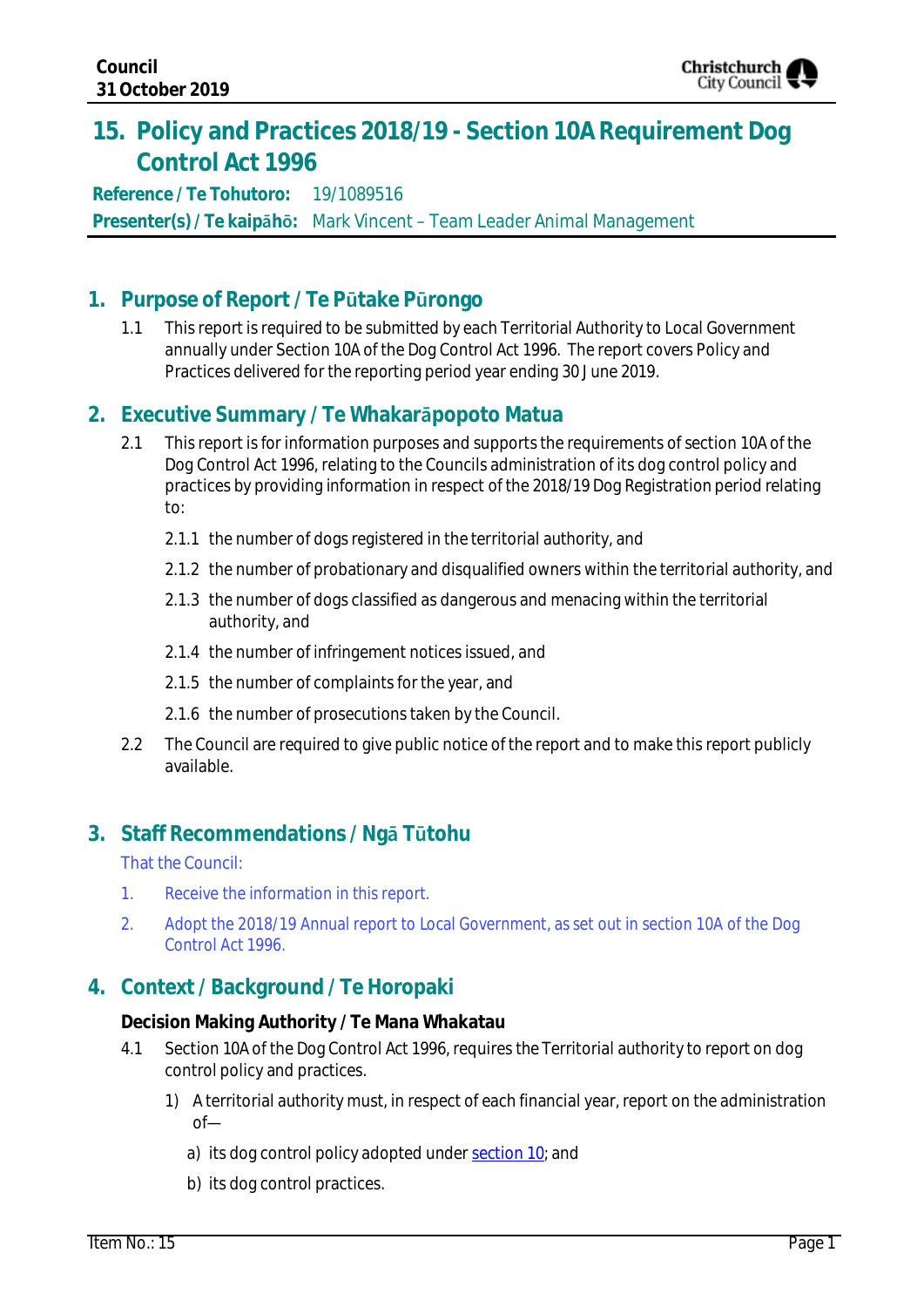- 2) The report must include, in respect of each financial year, information relating to
	- a) the number of registered dogs in the territorial authority district:
	- b) the number of probationary owners and disqualified owners in the territorial authority district:
	- c) the number of dogs in the territorial authority district classified as dangerous under [section 31](http://www.legislation.govt.nz/act/public/1996/0013/latest/link.aspx?id=DLM374887#DLM374887) and the relevant provision under which the classification is made:
	- d) the number of dogs in the territorial authority district classified as menacing under [section 33A](http://www.legislation.govt.nz/act/public/1996/0013/latest/link.aspx?id=DLM375100#DLM375100) or [section 33C](http://www.legislation.govt.nz/act/public/1996/0013/latest/link.aspx?id=DLM375107#DLM375107) and the relevant provision under which the classification is made:
	- e) the number of infringement notices issued by the territorial authority:
	- f) the number of dog related complaints received by the territorial authority in the previous year and the nature of those complaints:
	- g) the number of prosecutions taken by the territorial authority under this Act.
- 3) The territorial authority must give public notice of the report
	- a) by means of a notice published in
		- i. 1 or more daily newspapers circulating in the territorial authority district; or
		- ii. 1 or more other newspapers that have at least an equivalent circulation in that district to the daily newspapers circulating in that district; and
	- b) by any means that the territorial authority thinks desirable in the circumstances.
- 4) The territorial authority must also, within 1 month after adopting the report, send a copy of it to the Secretary for Local Government.

#### **Christchurch City Council's Policies (Section 10A (1a))**

- 4.2 The Council adopted the "Control of Dogs" Policy ("the policy") in September 2016. The Policy has provisions relating to the control of dogs in public places, which are enforceable under the Christchurch City Council Dog Control Bylaw 2016.
- 4.3 The objectives of the policy are to:
	- set the framework for Dog Registration Fees and Classification of Owners;
	- identify mechanisms for promoting responsible dog ownership and interaction with dogs;
	- set the framework for Issuing of Infringement notices and Impounding of Dogs;
	- specify the requirement for neutering of dogs classified as dangerous or menacing; (sections  $32(1)$  (c) and  $33E$  (b));
	- provide adequate opportunities to fulfil the exercise and recreational needs of dogs and their owners;
	- set the framework for categories of Dog Control;
	- Notify areas where specific dog control status has been designated for reasons such as public health, safety and hygiene and protection of wildlife, animals and stock;
	- Identify the matters to be covered by bylaws.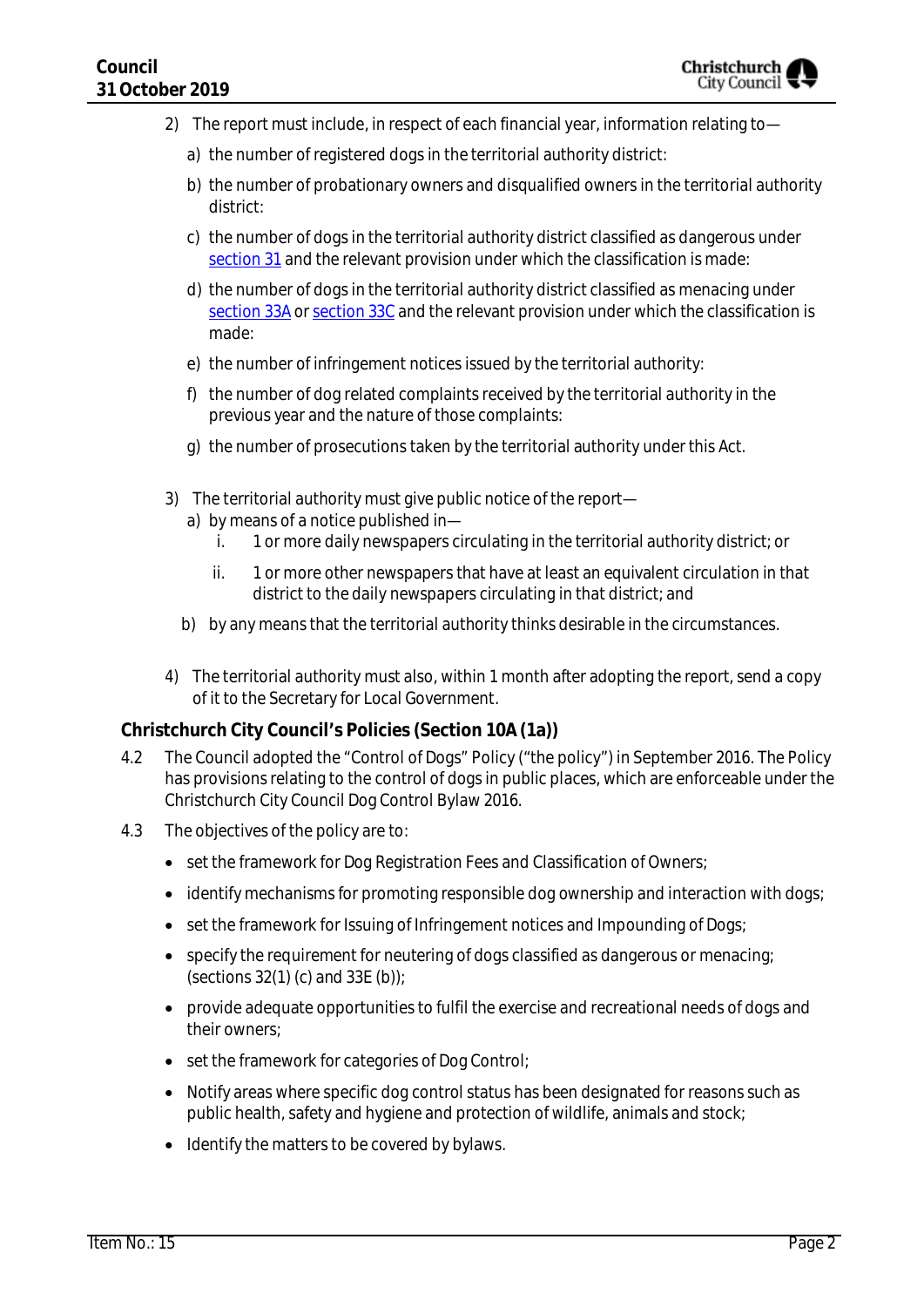#### **Christchurch City Council's Practices (Section 10A (1b))**

- 4.4 To satisfy the requirements of section 10A of the Dog control Act 1996, the following information is provided.
- 4.5 **Dog Registration**
	- 4.5.1 The total number of dogs recorded on the Councils dog registration database for the period was 39,127 compared to 38,500 last year.
- 4.6 **Probationary and Disqualified Owners**
	- 4.6.1 The Council recorded 9 owners as probationary and 1 owner as disqualified over the period.
- 4.7 **Dangerous Dog Classifications**
	- 4.7.1 The Council classified 4 dogs as dangerous under section 31 of the Dog control Act 1996, adjusting the total number of dogs on the dangerous dog register to 55.
- 4.8 **Menacing Dog Classifications**
	- 4.8.1 The Council has two separate menacing dog classifications:
		- Section 33A (1) (b) (i) of the Dog control Act 1996, provides for dogs to be classified as menacing (based on the dogs aggressive behaviour). For the period 50 new dogs were classified as menacing, adjusting the total number of dogs classified in this category on the Council's register to 241.
		- Section 33C of the Dog Control Act 1996, provides for dogs to be classified as menacing (based on the dogs breed or breed type). For the period 20 new dogs were classified as menacing, adjusting the total number of dogs classified in this category on the Council's register to 147.
- 4.9 **Infringement Notices Issued**
	- 4.9.1 The Council issued 1,609 infringement notices for breaches against the Dog Control Act 1996.
- 4.10 **Dog related complaints**
	- 4.10.1The Council investigated 575 priority one complaints (dogs attacking persons, stock, poultry, domestic animals and protected wildlife or traffic hazards relating to wandering stock on roads).
	- 4.10.2The Council received 8355 complaints relating to dogs barking, wandering, fouling rushing, dog attacks on domestic animals and unregistered dogs.

#### 4.11 **Prosecutions**

4.11.1The Council took 1 prosecution resulting in a conviction where the dog owner was disqualified from owning dogs for four years.

#### 4.12 **Statistical Summary**

| Total number of registered dogs | 39,127 |
|---------------------------------|--------|
|---------------------------------|--------|

| Total number of probationary owners |  |
|-------------------------------------|--|
|-------------------------------------|--|

Total number of disqualified owners 1